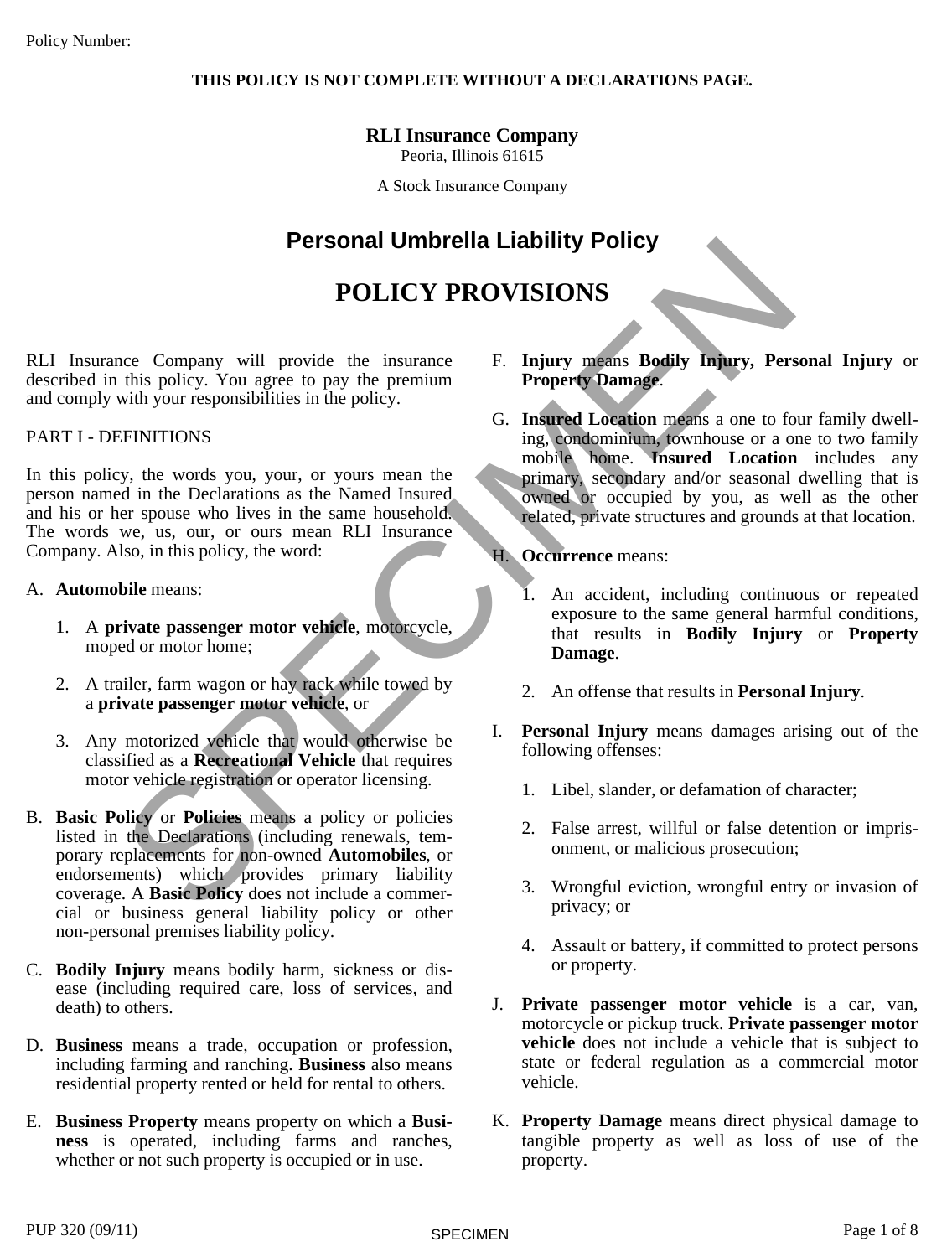- L. **Punitive or Exemplary Damages** means damages imposed to punish a wrongdoer and/or deter others from similar conduct. **Punitive or Exemplary Damages** includes aggravated damages or damages on an increased or multiplied scale, which are awarded to the injured party in addition to compensatory damages.
- M. **Recreational Vehicle** means a motorized vehicle for use on land which does not require motor vehicle registration or operator licensing and which is not intended for use on public highways. **Recreational Vehicle** includes, but is not limited to:
	- 1. Snowmobiles, all-terrain vehicles, motorbikes, golf carts, personal transporters; or
	- 2. Motorized farm, garden, ranch, and maintenance equipment, modified or unmodified, capable of speed that does not exceed twenty-five (25) mph under any circumstances.
- ional Vehicle means a notorized vehicle for<br>
ind which does not require motor vehicle to the determinant of the coverage simulation to the coverage of the specific intervention of the specific specific state of the specifi N. **Relative** means a person related to you by blood, marriage, or adoption who lives in your household on a fulltime basis and anyone else in your or a **Relative's** care living in your household. Any child will be considered "living in your household on a fulltime basis" if you or a **Relative** are a legal custodian of the child. A **Relative** includes a student who is enrolled in college and living temporarily awayfrom home.
- O. **Self Insured Retention** means the amount shown in the Declarations that anyone covered by this policy must pay for **Injury** before we pay any amount under this policy. This amount shall be applied if the **Basic Policies** do not provide coverage for the **Occurrence**, but coverage is afforded under this policy.
- P. **Suit** means a civil proceeding alleging damages because of **Injury** to which this insurance applies.
- Q. **Watercraft** means a boator craft which is designed for use on water.
- PART II WHO IS COVERED INSUREDS
- A. For **Occurrences** other than those involving the use of **Automobiles**, **Recreational Vehicles** or **Watercraft**:
	- 1. You and your **Relatives** are covered.
	- 2. Any person or organization legally responsible for your or a **Relative's** animals is covered if:
- a. the **Occurrence** arises out of the custody of the animal by that person or organization;
- b. their custody of such animal is with your or a **Relative's** consent; and
- c. the custody is not in the course of any **Business** of such person or organization; and
- d. they are covered under a **Basic Policy** for **Occurrences** involving your or a Relative's animals.
- 3. A trust or any other person, in addition to those described above, who is covered as an insured for liability under your **Basic Policy** is covered for such **Occurrence**.
- B. For **Occurrences** involving the use of **Automobiles, Recreational Vehicles** or **Watercraft**:
	- 1. a. You are covered for any **Automobile, Recreational Vehicle** or **Watercraft** you own, borrow, rent, or use.
		- b. Anyone else who uses an **Automobile, Recreational Vehicle** or **Watercraft** you own, borrow, rent, or use as a temporary substitute is covered if:
			- (1) they use it with your express or implied permission; and,
			- (2) the use is for the purpose you intended.

The coverage extended by paragraph 1 shall not extend to:

- (1) the owner of a borrowed or rented **Automobile, Recreational Vehicle** or **Watercraft** or his agents or employees; nor,
- (2) organizations involved in **Automobile, Recreational Vehicle** or **Watercraft** sales, service, garage or parking **Business**, nor their agents or employees.
- 2. a. Your **Relatives** are covered for any **Automobile, Recreational Vehicle** or **Watercraft** they own, rent, or use as a temporary substitute or is furnished for their regular use. Your **Relatives** are covered for any **Automobile, Recreational Vehicle** or **Watercraft** they borrow if: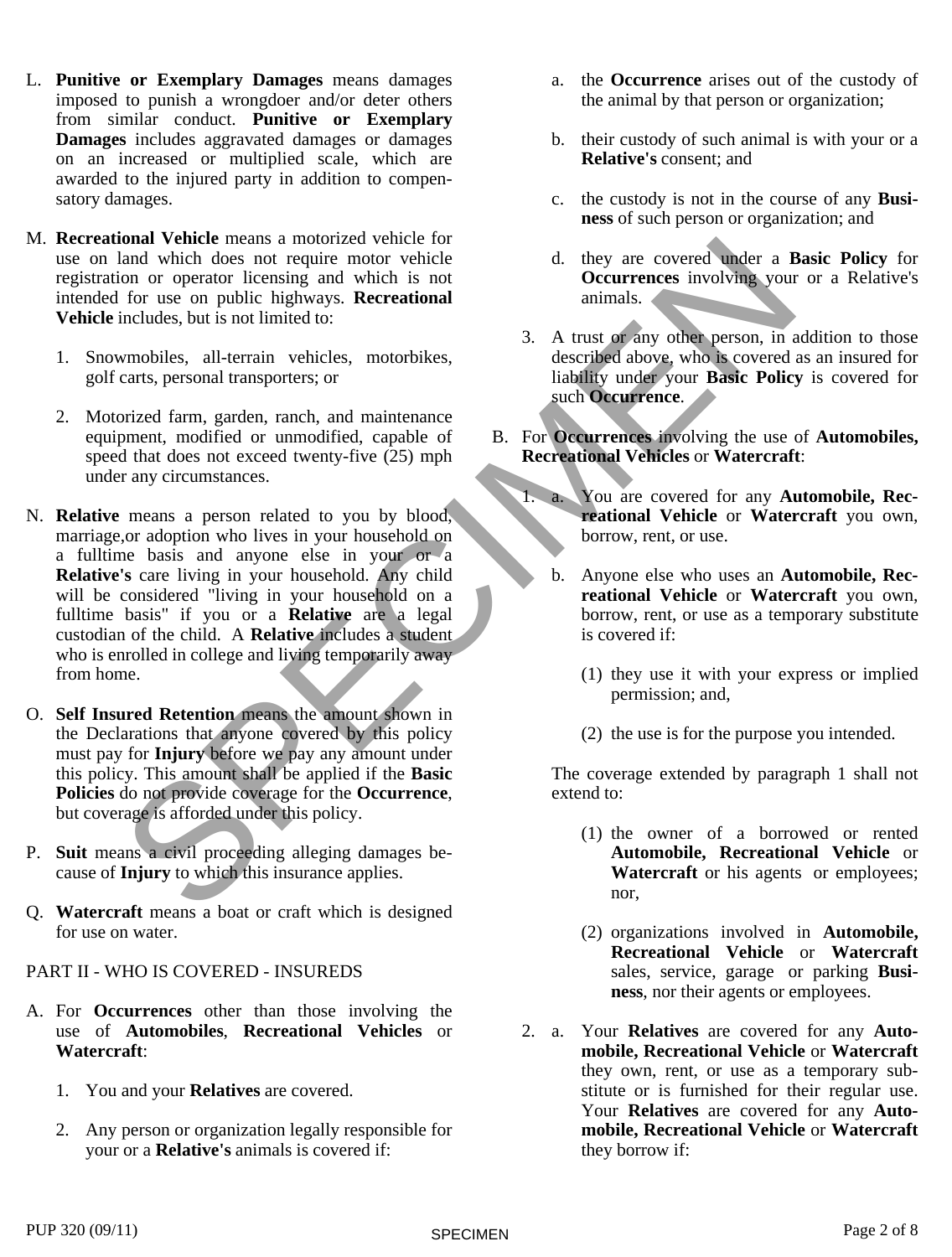- (1) they use it with the owner's express or implied permission; and
- (2) the use is for the purpose intended by the owner.
- b. Anyone who uses an **Automobile, Recreational Vehicle** or **Watercraft** owned by a **Relative** is covered if:
	- (1) they use it with the **Relative's** express or implied permission; and
	- (2) the use is for the purpose intended by the **Relative**.
- 3. A trust that is covered as an insured for liability under your **Basic Policy** is covered for such **Occurrence**.

#### PART III - WHAT WE WILL DO

- A. 1. We will pay an amount for which anyone covered by this policy becomes legally liable for **Injury** due to an **Occurrence** which takes place during the Policy Period and in the Policy Territory. This insurance applies:
	- a. As excess insurance over and above the greater of:
		- (1) the Minimum Limit of Coverage as stated in the Declarations which is required to be provided by the **Basic Policies**; or
		- (2) the actual Limit of Coverage provided by the **Basic Policies** if such actual limit is greater than the Minimum Limit of Coverage as stated in the Declarations.
	- b. If such **Injury** is not covered under the applicable **Basic Policies** and coverage is afforded under this policy, to the extent such amount exceeds the **Self Insured Retention** amount stated in the Declarations.
	- 2. The most we will pay for **Injury** because of an **Occurrence** covered under this policy is stated as the each accident Limit of Coverage as shown in the Declarations. There is no limit to the number of **Occurrences** during the Policy Period for which a claim may be made. This insurance applies separately to each person covered by this policy, but this does not increase our Limit of Coverage per **Occurrence**.
- B. If you or any person are covered for **Injury** by this policy, but such **Injury** is not covered under the **Basic Policies:**
- 1. We have the right and duty to defend you or such person against legal actions seeking payment from you or such person because of **Injury**. We will do this even if there are no grounds for the action or claim. We will pay the cost of this defense in addition to the Limit of Coverage.
- 2. We will pay the premium for appeal bonds as well as all reasonable expenses (including loss of earnings up to \$250.00 per day), in addition to the Limit of Coverage. The premium and expenses will be paid only if incurred at our request.
- 3. Our duty to defend, and any obligation we have to pay other defense costs or expenses under this subsection B., ends when the amount we pay for any or all **Injury** equals our Limit of Coverage.
- C. 1. If any of the **Basic Policies** required to be carried are:
	- not carried, we will pay only as though the **Basic Policies** had been carried; or
	- b. terminated, we will pay only as though the **Basic Policies** had never been terminated.
	- 2. If the Limits of Coverage carried under the **Basic Policies** are:
		- a. less than the minimum required limits listed in the Declarations, we will pay only as though **Basic Policies** had been carried with the Minimum Limit of Coverage required in the Declarations; or
- CONFIDENCIAL CONFIDENCIAL CONFIDENCIAL CONFIDENCIAL CONFIDENCIAL CONFIDENCIAL CONFIDENCIAL CONFIDENCIAL CONFIDENCIAL CONFIDENCIAL CONFIDENCIAL CONFIDENCIAL CONFIDENCIAL CONFIDENCIAL CONFIDENCIAL CONFIDENCIAL CONFIDENCIAL C b. reduced by the payment of losses under the **Basic Policies**, we will pay only as though the **Basic Policies** had not had such limits reduced by the payment of any losses under the **Basic Policies**.
	- 3. If any of the **Basic Policies** required to be carried do not cover your **Relatives** as required by the provisions of the Declarations, we will pay for such **Relatives** only as though the required **Basic Policies** did cover your **Relatives** for at least the Minimum Limits of Coverage listed in the Declarations.
	- 4. If any of the **Basic Policies** cover your **Relatives** in an amount less than the Minimum Limits of Coverage listed in the Declarations, we will pay for such **Relatives**, only as though the required **Basic Policies** covered them for at least the Minimum Limits of Coverage listed in the Declarations.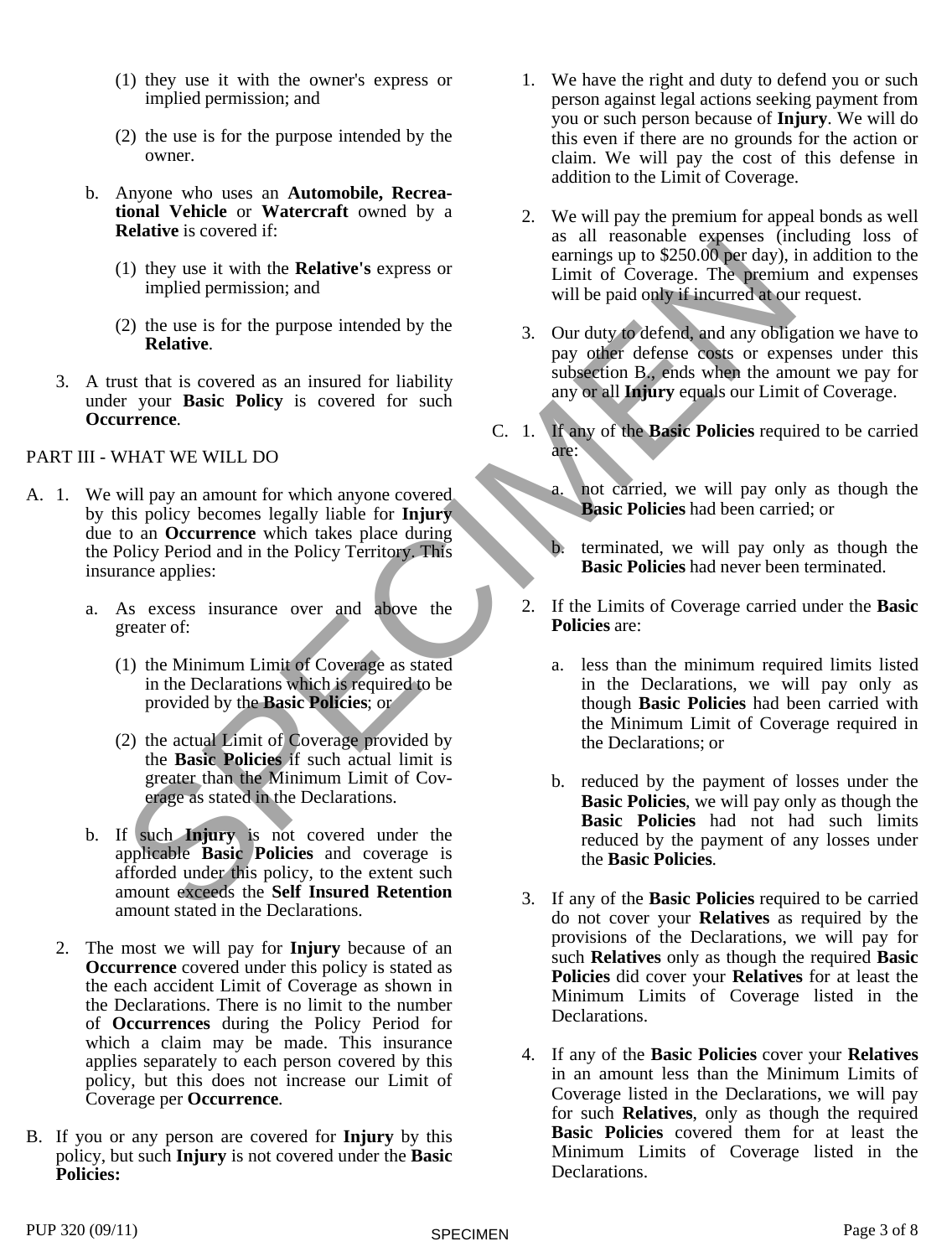- 5. If any of the **Basic Policies** required to be carried do not cover insureds referenced in Part II, B.1.b. as required by the provisions of the Declarations, we will pay for such insureds only as though the required **Basic Policies** did cover such insureds for at least the Minimum Limits of Coverage listed in the Declarations.
- 6. If any of the **Basic Policies** cover insureds referenced in Part II. B.1.b. in an amount less than the Minimum Limits of Coverage listed in the Declarations, we will pay for such insureds, only as though the required **Basic Policies** covered them for at least the Minimum Limits of Coverage listed in the Declarations.
- 7. If any insurance company providing any **Basic Policies** becomes unable to pay because it is insolvent, we will only pay, subject to this policy's Limits of Coverage, to the extent that the amount for **Injury** exceeds the **Basic Policies'** Minimum Limit of Coverage as listed in the Declarations.
- 8. In regard to C.1. through C.7. above, we will not be responsible, nor will we pay for, any defense, investigation, negotiation, legal fees, court costs, interest, or any similar fees or costs. We do, however, have the right to enter any such matter if we wish.
- 9. If the **Basic Policies** do not provide coverage due to failure to comply with conditions in those **Basic Policies**, this policy also will not provide coverage for that claim.

PART IV - WHAT IS NOT COVERED - EXCLUSIONS

This policy does not provide coverage for:

- A. **Injury** caused by, resulting from, arising out of or in any way connected with **Business** Pursuits or **Business Property**, unless arising from an **Insured Location** and unless the **Injury** is covered by a valid and collectible **Basic Policy** for the full Minimum Limits of Coverage listed in the Declarations. However, this exclusion does not apply to **Injury** arising from activities occurring on a farm or ranch which are personal rather than **Business** in nature.
- B. **Injury** arising out of or in any way connected with the **Business** use of an Automobile, **Recreational Vehicle** or **Watercraft**, unless that use is by you or your **Relatives** and unless the **Injury** is covered by a valid and collectible **Basic Policy** for the full Minimum Limits of Coverage listed in the Declarations.
- C. **Injury** arising out of the rendering or failure to render a professional service of any nature.
- D. **Injury** arising out of the ownership, maintenance, operation, use, loading or unloading of any aircraft, by, on behalf of or at the direction of you, a **Relative** or any other person covered by this policy. An aircraft means any contrivance used or designed for flight, except model or hobby aircraft not used for or designed to carry people or cargo.
- E. Any obligation you or anyone else has to provide benefits to employees under a worker's compensation, occupational disease, unemployment compensation, disability benefits law, or any similar law.
- F. **Personal Injury** or **Bodily Injury** to a household employee, unless covered under a **Basic Policy.**
- of the Basic Policies cover insured of the policies ( $\theta$  and  $\theta$  and  $\theta$  of the matter of the matter of the matter of the state in the coverage listed in the required the required to the pair of Coverage is the policie G. **Injury** arising from activities as an officer or member of the board of directors of any organization or corporation unless that organization or corporation is not formed for profit and the **Injury** is covered by either (1) a **Basic Policy** for the full Minimum Limits of Coverage shown in the Declarations or (2) valid and collectible primary insurance equal to the personal liability limit listed in the Declarations.
	- H. Any claim or **Suit** that is:
		- 1. brought by or on behalf of any person who qualifies for coverage under Part II (**WHO IS COVERED - INSUREDS**) against any other person who qualifies for coverage under Part II (**WHO IS COVERED - INSUREDS**); or
		- 2. brought by any person who lived in your household during the Policy Period against any person who qualifies for coverage under Part II (**WHO IS COVERED - INSUREDS**).

Exclusion H.1. does not apply to a claim or suit brought by a passenger, unless that passenger is a Named Insured or **Relative**.

- I. **Bodily Injury** or **Property Damage** caused by an intentional, purposeful or criminal act, regardless of whether or not that **Bodily Injury** or **Property Damage** was expected or intended.
- J. You or anyone else forany **Injury** involving nuclear energy or radiation if the loss is covered, or should have been covered, except for coverage limits exhaustion, by a nuclear energy liability policy.
- K. No-fault benefits, uninsured motorist or underinsured motorist benefits or any other first party benefits.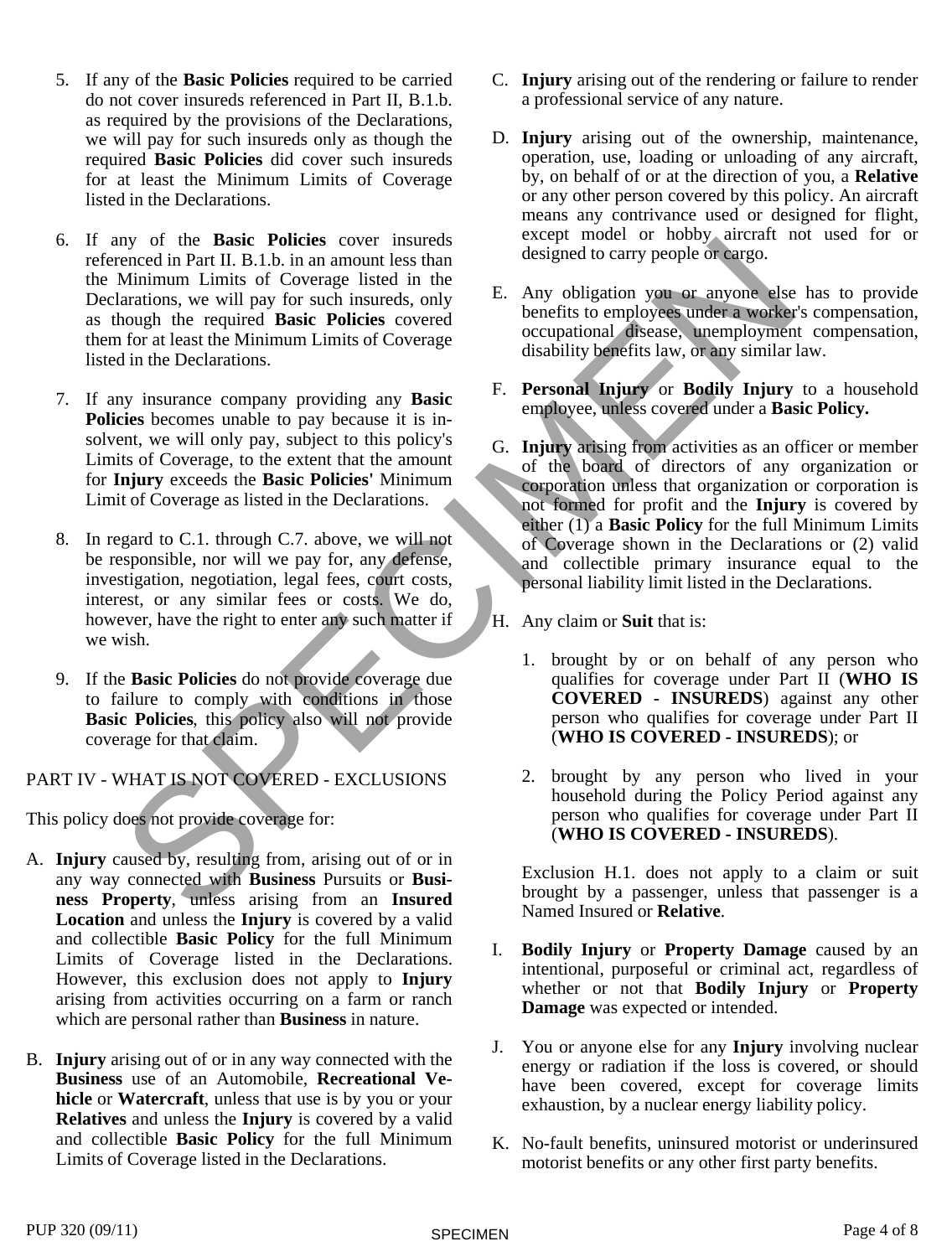- L. **Injury** which arises, directly or indirectly, out of the transmission of a communicable disease by you, a **Relative** or any other person covered by this policy.
- M. **Property Damage** to:
	- a. property owned, rented or occupied by you or a **Relative**, or
	- b. property in the care, custody or control of you or a **Relative**.
- N. **Injury** arising out of any physical or sexual abuse, licentious, immoral, or sexual behavior, or embarrassment, harassment or humiliation, all whether actual or threatened.
- O. Injury arising out of any speed contest or race involving an **Automobile, Recreational Vehicle** or **Watercraft**, including but not limited to an impromptu speed or passing contest. This exclusion does not apply to insured Watercraft operated by sail.
- P. **Injury** caused directly or indirectly by war, including the following and any consequences of any of the following:
	- 1. Undeclared war, civil war, insurrection, rebellion or revolution;
	- 2. Warlike act by a military force or military personnel; or
	- 3. Destruction, seizure or use for a military purpose.

Discharge of a nuclear weapon will be deemed a warlike act even if accidental.

- Q. **Injury** arising out of discrimination on the grounds of race, sex, color, national origin, age, creed, disability or sexual preference, or allegation of any of these acts.
- R. **Injury** arising out of the ingestion, inhalation or absorption of lead.
- S. **Injury** arising out of the giving or serving of any alcoholic beverage unless also covered by valid and collectible insurance under the **Basic Policy** for the full Minimum Limit of Coverage shown for such **Basic Policy** in the Declarations.
- T. **Injury** arising from property rented or held for rental by anyone insured by this policy, unless (1) the property meets the definition of **Insured Location**; and  $(2)$  the **Injury** is covered by a valid and collectible **Basic Policy** for the full Minimum Limits of Coverage shown in the Declarations.
- U. **Injury** arising out of:
	- 1. the entrustment of real property, an **Automobile**, **Recreational Vehicle** or **Watercraft** by anyone covered by this policy to any person; or
	- 2. the negligent supervision of any person or animal by anyone covered by this policy;
	- 3. any liability statutorily imposed on anyone covered by this policy;
	- 4. any liability assumed through an unwritten or written agreement by anyone covered by this policy; or
	- 5. the ownership or entrustment of any animal to anyone covered by this policy;

unless also covered by valid and collectible insurance under the **Basic Policy** for the full Minimum Limit of Coverage shown in the Declarations.

- V. **Injury** arising out of the ownership, maintenance, operation, boarding or debarking of any **Watercraft** which exceeds forty-five (45) feet in length and/or any model, modified or unmodified, capable of speed that exceeds fifty (50) miles per hour under any circumstances. This exclusion does not apply to jet skis, waverunners or similar personal watercraft.
- Section and the care, custody or control of you or a<br>
string out of any physical or sexual abuse.<br>
S. S. immoral, or sexual behavior, or embarrass-<br>
string out of any physical or sexual behavior, or embarrass-<br>
string out W. Actual or alleged Injury, including death at any time resulting there from, arising directly or indirectly, in whole or part, from the actual, alleged or threatened exposure to, inhalation of, ingestion of, contact with, absorption, existence of or presence of any **Fungi**, or for the diminution in value, loss of market value, loss of use, removal or abatement of any **Fungi** alleged to be causative or potentially causative of **Bodily Injury, Property Damage,** or **Personal Injury**.

This exclusion applies regardless of whether any other cause, event, material, product or condition, including but not limited to water damage or water intrusion, contributed concurrently or in any sequence to such loss, demand, claim, cost, expense, suit, **Bodily Injury, Property Damage, Personal Injury** or liability.

**Fungi** means any type or form of fungus, including mold or mildew, and any mycotoxins, spores, scents or by-products produced or released by fungi.

X. You or anyone else for any **Injury** arising out of premises sold, abandoned or given away by any person covered by this policy, whether residential or commercial.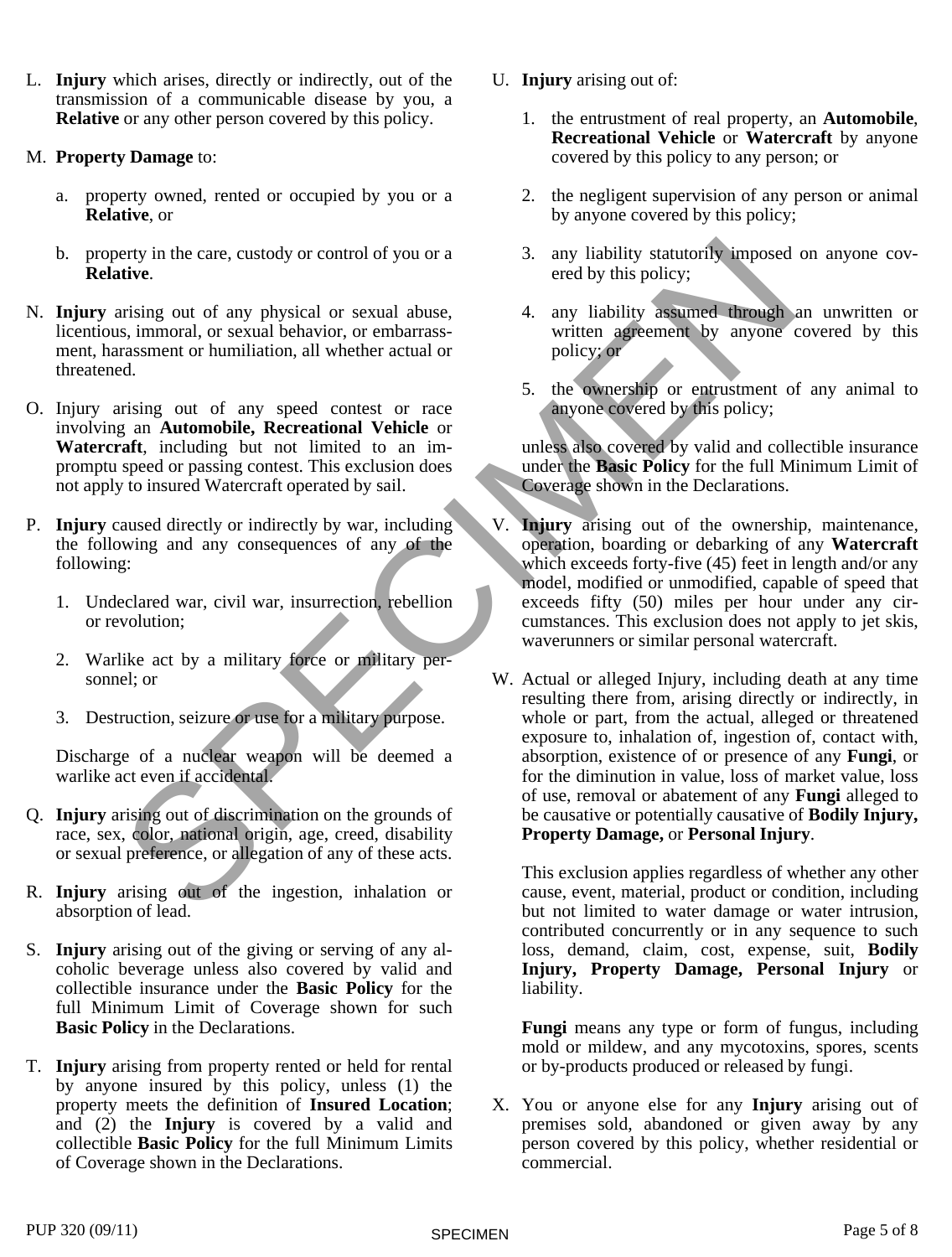Y. Injury arising out of:

broadcasting, communicating, posting, publishing, searching, accessing or telecasting through the public internet or any local intranet. This includes all electronic communications sent via computer, mobile device, telephone, satellite or any other electronic device unless also covered by valid and collectible insurance under the **Basic Policy** for the full Minimum Limits of Coverage shown in the Declarations.

- Z. Liability for **Punitive or Exemplary Damages**, fines or penalties.
- AA. **Personal Injury** arising out of any offense that first took place before the beginning of the policy period.
- BB. **Injury** arising out of:
	- 1. The actual, alleged or threatened discharge, dispersal, seepage, migration, release, escape, contamination, growth, inhalation, ingestion, absorption of orexposure to **Pollutants**:
		- a. At or from any premises, site or location on which you or any covered person is performing or has performed operations; or
		- b. At or from any premises, site or location which is or was at any time owned or occupied by or rented or loaned to you or any covered person. However, this subparagraph does not apply to:
			- (i) **Injury** arising out of heat, smoke or fumes from a **hostile fire**; or
			- (ii) **Injury** if sustained within a building and caused by smoke, fumes, vapors or soot produced by or originating from equipment that is used to heat, cool or dehumidify the building, or equipment that is used to heat water for personal use, by the building's occupants or their guests.
	- 2. Any loss, cost or expense arising out of any:
		- a. Request, demand or order that you or anyone else test for, monitor, cleanup, remove, abate, remediate, contain, treat, detoxify or neutralize, in any way respond to, or assess the effects of **Pollutants**;
		- b. Claim or **Suit** for damages because of diminution in value, loss of market value, loss of use, testing for, monitoring, cleaning up,

removing, abating, remediating, containing, treating, detoxifying or neutralizing or in any way responding to, or assessing the effects of **Pollutants**;

c. Any payment of the investigation or defense of any loss, injury or damage or any cost, fine or for any expense, claim or **Suit** related to any of the above.

Contains a state of the state of the state of the contains are stated in the state of the contains and the state of the policies and the state of the state of the state of the state of the state of the state of the state o **Pollutants** means any solid, liquid, gaseous or thermal irritant, or contaminant, including smoke, vapor, soot, airborne fibers, fumes, acids, alkalis, chemicals; toxins derived from but not limited to mold, fungus, or decay; and waste derived from any source, including but not limited to petroleum derivative products, which contaminate, pollute and/or defile any physical substance or matter. Waste includes materials to be recycled, reconditioned or reclaimed.

**Hostile fire** means one which becomes uncontrollable or breaks out from where it was intended to be.

# PART V - POLICY TERRITORY

Policy Territory means anywhere in the world, provided that if **Suit** on the merits is brought, it is brought in the United States of America (including its territories and possessions), Puerto Rico or Canada.

# PART VI – CONDITIONS

# A. *Primary Insurance Requirements*

- 1. You agree that all required **Basic Policies** described in this Policy or the Declarations are in force for any:
	- a. Personal residence, farm, seasonal, secondary or rental property owned, rented or leased by you or any covered person; and
	- b. Auto, watercraft or recreational vehicle owned, leased, rented or provided for the regular use of any covered person.
- 2. You agree that all required **Basic Policies** will be maintained with the coverages and at the limits declared and described in the Declarations. If your **Basic Policies** do not provide the coverages and limits indicated, the **Insured** will be responsible for the amount of the loss up to the full Minimum Limits of Coverage of the **Basic Policies** as described in the Declarations.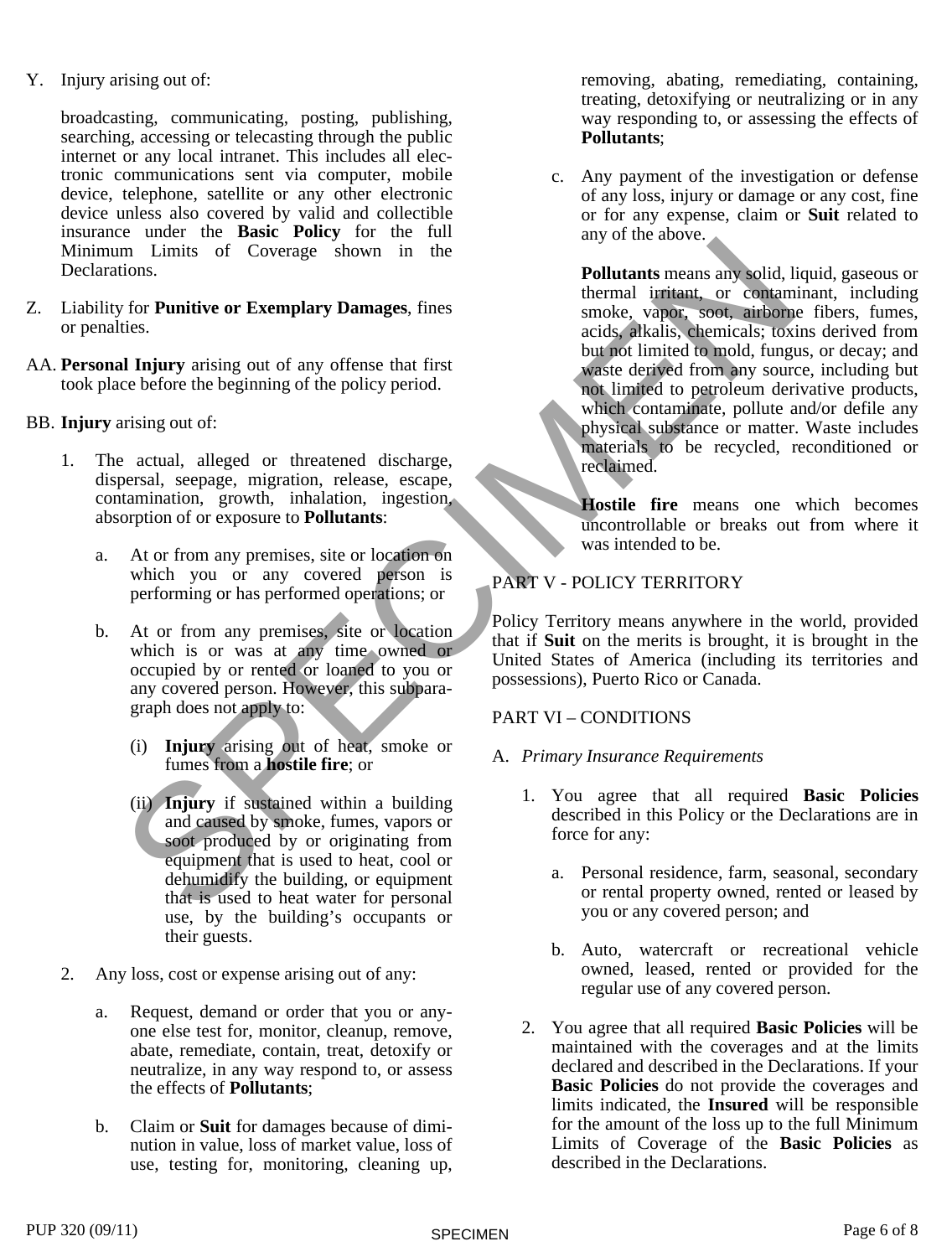B. *Duties in the Event of Occurrence, Offense, Claim or Suit.*

In the event of an Occurrence which is likely to involve this policy, or if you or anyone else covered under the policy is sued in connection with an Injury which may be covered under this policy, you or they must do the following:

- 1. Notify us and your agent as soon as possible;
- 2. Immediately provide us with any **Suit** papers and any other documents which will help us to defend you or them;
- 3. Cooperate with us at all times regarding:
	- a. Investigation and settlement of claims;
	- b. Enforcement of your rights against others;
	- c. Attendance at hearings and trials;
	- d. Preservation of evidence and
	- e. Location of witnesses;
- The state of cluster and the person to from the person to the the person to the control of the counter to the state of the state of the state of the state of the state of the state of the state of the state of the state of 4. Submit to examinations under oath or written questions at our request as often as we reasonably<br>require about any matter relating to the policy or require about any matter relating to the policy or **Occurrence**. We may examine you separately and apart from your spouse or any other insured. In the event of written questions, the Insured's answers must be signed. At our request, the Insured will provide relevant records and documents and permit us to make copies as often as we reasonably require;
- 5. Assist us generally in the preparation of the defense. Such assistance may include any appeal of a judgment to a higher court, even if the companies who write the **Basic Policies** are not willing to participate with us; and
- 6. Anyone covered by this policy must do all they can to protect any right they may have to recover from others. These rights will become ours up to the loss we have paid.
- C. *Assignment*. No one covered under this policy may assign or turn over any right or interest in regard to the policy without our written consent.
- D. *Legal Action Against Us*. A person or organization may bring a **Suit** against us including, but not limited to, a **Suit** to recover on an agreed settlement or on a final judgment against an insured; but we will not be

liable for damages that are not payable under the terms of this insurance or that are in excess of the applicable limit of insurance. An agreed settlement means a settlement and release of liability signed by us, the insured and the claimant or the claimant's legal representative.

- E. *Our Right to Recover Payment*. If we make any payment under this policy and the person to or for whom payment is made has a right to recover damages from another, we shall be subrogated to that right. You must do nothing afterloss to prejudice that right. However, our right to recover is subordinate to the insured's right to be fully compensated.
- F. *Changes*. This policy may only be changed by written endorsement issued by us.
- G. *Conform to Law*. If this policy conflicts with state or local laws then it is changed to conform.
- H. *Liberalization Clause*. If we adopt any revision which would broaden coverage under this policy without additional premium within sixty (60) days prior to or during the period this policy is in effect, the broadened coverage will immediately apply to this policy.
- I. *Bankruptcy and Death*. Bankruptcy, insolvency, or death of anyone covered under this policy will not affect this coverage. If anyone covered becomes bankrupt, insolvent, or dies, their legal representatives will be covered during this Policy Period.
- J. *Other Insurance*. There may be other collectible insurance, in addition to the **Basic Policies**, covering a claim which is also covered by this policy. If this occurs, the other insurance will pay first and this policy will respond in excess of, and not contribute with, the other insurance.

This insurance does not apply until after exhaustion of all other collectible insurance and/or other protection available to the insured (the Basic Policies, personal or commercial automobile insurance, employer's insurance and/or any other protection or indemnification whether primary, excess or contingent).

K. *Exemplary Damages*. In the event of reduction or exhaustion of the **Basic Policies** by payment of **Punitive or Exemplary Damages**, we shall be liable for loss or claims insured hereunder only to the extent that we would have been liable without reduction or exhaustion of the **Basic Policies** by **Punitive or Exemplary Damages**.